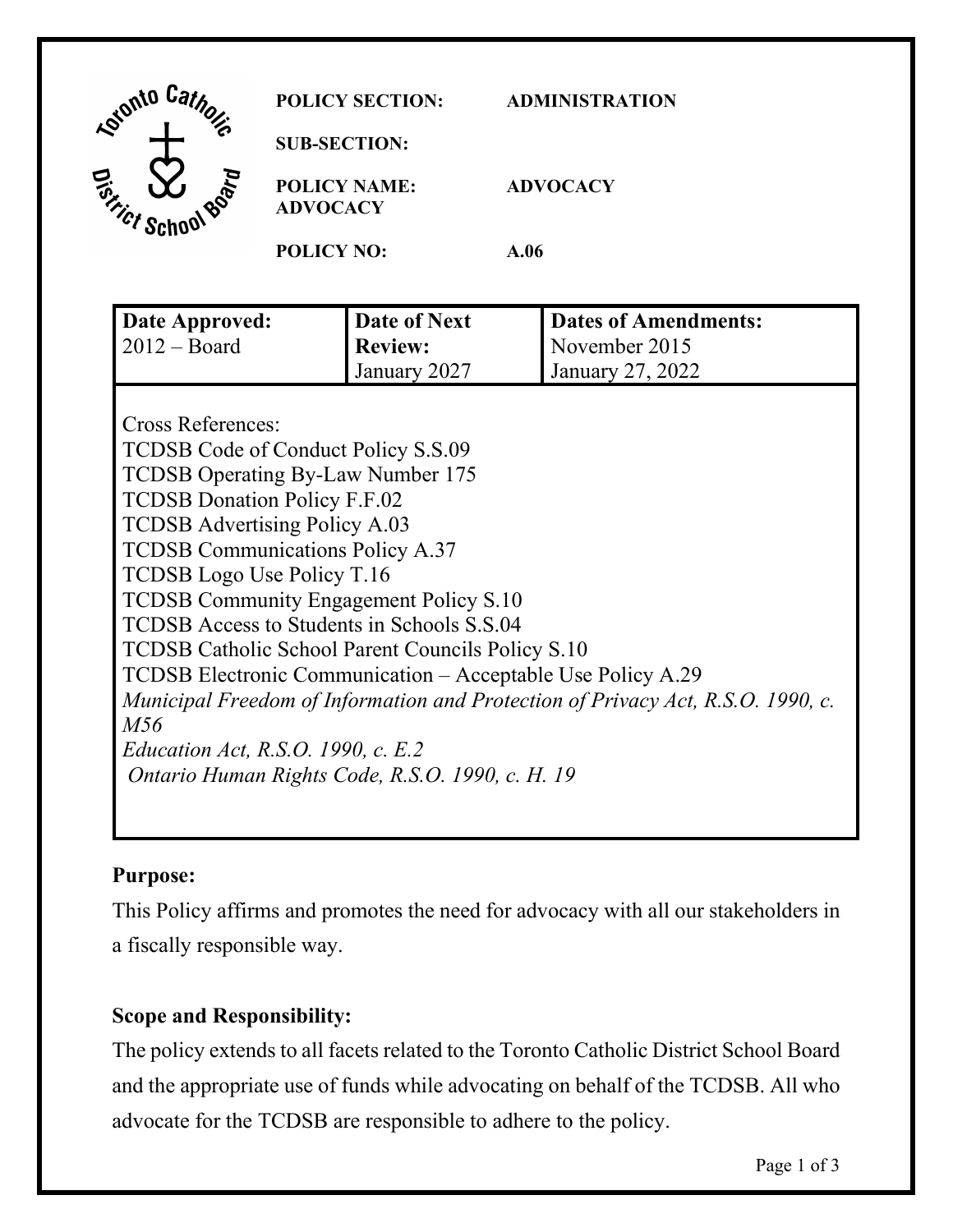

### **Alignment with MYSP:**

Living Our Catholic Values Strengthening Public Confidence Fostering Student Achievement and Well-Being Achieving Excellence in Governance Providing Stewardship of Resources Inspiring and Motivating Employees

#### **Policy:**

 effective communications among the TCDSB, education partners and the Ontario government to advance the position of the TCDSB in regards to educational issues. The Toronto Catholic District School Board recognizes the necessity of ongoing and

#### **Regulations:**

- 1. The TCDSB may pay membership dues and fees to educational organizations and other organizations which support the tenents of Roman Catholicism and other education organizations.
- 2. No elected official or employee shall use TCDSB funds to attend events for specific political parties.
- 3. That organizations other than those in Regulation 1 that do not expressly support the tenets of Roman Catholicism be brought to the Board for approval.